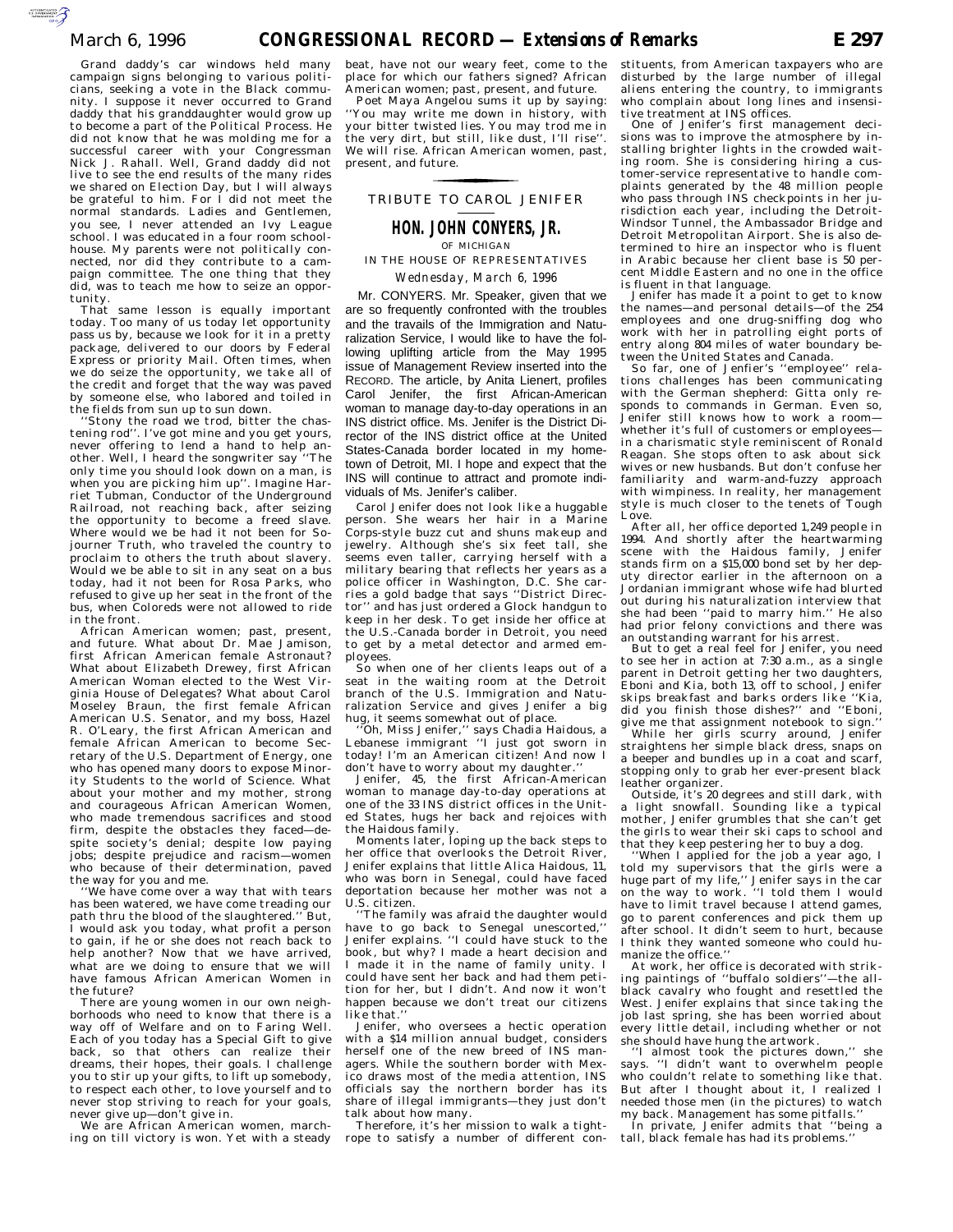Testifying before a congressional committee last fall on equal employment opportunity protection and employment practices at the INS, she described the low points of her career, beginning with her job interview 12 years ago for an INS analyst position.

The interviewer seemed more surprised that I was articulate and a product of the D.C. public school system than in other qualifying factors,'' Jenifer told the committee. ''It was quite obvious that I did not fit whatever image this manager had regarding African-Americans. He later remarked that one day I would be his 'boss' . . . There remains a perception that my advancement was due to connections and not based on merit.''

She says she had to struggle for every promotion at the federal agency, at one point hiring an attorney to present her concerns about lack of advancement to INS personnel officials.

Despite those early challenges, Jenifer says the transition to her new \$88,000-a-year position has been relatively smooth, due in part to her long INS experience that ranges from working as an officer in the detentionand-deportation branch to holding the post of second-in-command in Detroit before she got the director's job. Her boss, Carol Chasse, INS eastern region director, describes Jenifer as ''a shining star.''

''She's got it,'' Chasse says. ''She's a practitioner of good human relations. Leadership in the '90s is about people skills and that's critical here because we deal with huge volumes of people.''

Although Jenifer grew up in Washington, D.C., she never dreamed of working for the INS. The daughter of a bookbinder at the Federal Bureau of Engraving wanted to be a firefighter. ''But back in those days, women didn't get to be firefighters,'' she says. ''I had to settle for police work.'' Her time on the D.C. force included a stint undercover on the prostitution detail.

Jenifer later earned two master's degrees, one in counseling from the University of the District of Columbia and one in public administration for Southeastern University. She said the degrees helped her develop the discipline to manage efficiently.

The first order of almost ever day is meeting with her top managers. Six out of seven of Jenifer's managers are women, which is notable considering there are no female border patrol chiefs in the United States and there are only two female district directors. On the day of the interview, Jenifer seems to be running later for her daily briefing, until she explains that she sets her office clock 15 minutes fast on purpose. She grabs a piece of hard candy from the jar on her desk and heads out right on time.

The meeting is fast-paced and informal, and covers topics ranging from the need for air fresheners in the office bathrooms to a video for employees about avoiding sexual harassment. Jenifer insists that her managers keep their remarks to a minimum, and they give their daily reports in a sort of verbal shorthand that takes a total of 21 minutes.

''E-mail is negative,'' begins administrative officer Judy McCormack.

''No arrests yesterday,'' pipes up James Wellman, acting assistant district director for investigations.

The issue of bathroom air fresheners prompts some discussion. ''I don't care what you get, as long as we get them in there,'' she says to her staff, slightly annoyed after being questioned about what type should be ordered.

Jenifer is anxious to end the meeting and get down into the public waiting room for her daily ''walkaround'' with people who are here to take citizenships tests, file paper-

work contesting deportations or apply for green cards. Although she speaks English only, she communicates well, sometimes with gestures or hand-holding or by repeating phrases over and over.

Today, about 75 people are assembled by 9:30 a.m., under disconcerting signs that say things like Fingerprinting—Now Serving #823. Jenifer later explains that the signs record the number of people from January 1 to the present. Still, the signs just seems to magnify the ''Waiting for Godot'' atmosphere in the room. The Detroit office serves about 350 people a day and conducts about 1,300 naturalization interviews a month.

Jenifer doesn't identify herself, but plunges into the crowd, smiling and joking.

''Where are you from?'' she asks one man. ''Nigeria,'' he replies tersely.

''What part?'' Jenifer continues.

''Africa,'' he says. ''I know it's Africa, silly,'' she chides him, laughing. ''I've been there. What part?'' By this time, the man and his companions

are smiling. Everyone in the room is staring.<br>"Lagos," he says. "Have you been there?"

''Lagos,'' he says. ''Have you been there?'' She has been accused of working the crowd, but ''this is some of the most important work I do,'' she explains afterward. ''I got a real feel for front-line work when I worked for the INS processing refugees in Kenya a couple of years ago. It sure gives you a different perspective on naturalization. It makes you realize that these are peoples' lives you're making decisions about.

Back in her office around 10:15 a.m., Jenifer sucks on another hard candy and meets with Harold Carter, an INS examiner who chairs a committee representing minorities in the Detroit district.

''Come on Harold, get comfortable,'' Jenifer coos as she scrabbles around on her desk looking for a pen. After Carter settles into a chair, she launches into her concerns: There are no Hispanics in investigations

. . . We don't have any representative [minority] groups at Sault Ste. Marie. We have to show we've tried to reach parity. Can we get people to work up there?

Carter laughs, noting it's pretty cold at the Soo, which is an INS port-of-entry located in Michigan's Upper Peninsula. But they get serious again quickly. After all, there is a class-action suit in Los Angeles about lack of advancement among black INS officers.

After the meeting, she's off to the Detroit-Windsor Tunnel, which runs underneath the Detroit River, but first stops to order Girl Scout cookies from a coworker. ''I should have ordered more,'' she muses. ''My kids know I hide them under my bed.

Jenifer needs to see how work is progressing at the tunnel and Detroit's Ambassador Bridge—the largest commercial-vehicle entry port in the United States—on the 'Portpass'' program. Portpass allows prequalified drivers to use express lanes, which will speed up the flow of traffic.

''Traffic can be my worst nightmare,'' Jenifer says. ''We have a federal mandate to get people inspected here in less than 20 minutes—and we have to keep it moving or the complaints start backing up.'' The INS inspects people crossing the border, while U.S. Customs agents inspect things, but the two cross-train and work together. To the public, they are virtually indistinguishable.

Touring the new tunnel Portpass office, Jenifer is complimentary countertops that will separate staff and customers. ''Good,'' she notes, ''I like them wide so nobody can reach across and grab our people.

She's less sanguine, however, about the Portpass signs in the traffic lanes at the tun-<br>nel. "The signs are too little." she com-'The signs are too little," she complains. ''I don't know if people will be able to see them.''

At the bridge at noon, Jenifer is still obsessed with signage. She tells Norman Byron, port director for the bridge, that she's worried that people won't be able to see the express lane signs at night. He assures her that they will be well-lit.

The two tour a trailer-type office set up at the foot of the bridge to accommodate the new program and staff. Jenifer checks out every closet and toilet and pushes back part of the wall paneling that has bowed out. She nearly slips coming down the steps in the snow and asks when skid strips will be put

in. ''The skid strip for steps costs \$3,000 a roll,'' Byron says. ''Some things we can't do until the weather gets warmer.''

Back in Byron's office, Jenifer banters with several INS agents and asks for their recommendations on good places to eat nearby. They direct her to a restaurant in Detroit's nearby Mexican Village that looks like a dive, but turns out to have decent food.

Jenifer orders the quesadillas and chicken enchiladas and ends up taking home a doggie bag of most of the food for her kids. ''I'm a horrendous cook, so I love leftovers,'' She admits.

By 1 p.m., she's on her way to Detroit's Metro airport to check on a request for more INS inspectors to accommodate a 60 percent increase in international passengers since 1993 due to airline mergers. It's a 45-minute drive to the airport, and on the way she talks about the mundane, yet important issues that face single parents, such as getting the laundry done and whether it's wise to hire a housekeeper.

Stuck in rush-hour traffic with Jenifer, you find yourself sharing the problems of raising teenagers and getting along with men. She seems more like an old friend by mid-afternoon than an interview subject. But then, her staff has warned you that Jenifer often ''pulls an Oprah,'' or gets people to tell all unwittingly.

At the INS section of the airport, Michael Freeman, the supervisory immigration inspector at the airport, prints up a computer list of how passengers have increased on each airline since 1989. Jenifer studies the printout and tells him she'll consider hiring 10 or 11 new inspectors to ease the crunch. Jenifer asks Freeman if he's lost weight. It's clear Freeman's busting to tell her something else and he finally does.

''I just found out my wife is having a ' he says. They chat about children and health concerns. If Jenifer ever tires of the INS, she could probably have her own talk show.

She makes it a point to shake hands with or speak to all 12 of the INS inspectors on duty that afternoon before heading back to her office. The new hires, whose desks are piled with books like *The Art of Cross-Examination,* stiffen when Jenifer walks in the room. But within minutes they are relaxed.

Back at the office, Jenifer goes through the paperwork that has sprouted on her desk over the last few hours. Her secretary puts the most urgent notes on her chair. There are employee identification cards to sign, a quarterly meeting with immigration lawyers to arrange and an application for a bowling tournament with the heads of other federal agencies in Detroit, from the Secret Service to the FBI.

''Oh,'' Jenifer groans, ''I need a coach to help me bowl better. I bowled an 80 last time and have yet to live down the shame.''

By 4:45 p.m., Jenifer is walking out the door to pick up the girls. They are waiting for her in the school library, complaining about their eight-grade class pictures.

Jenifer studies the photos as closely as she's looked at any paperwork today. ''Yes,